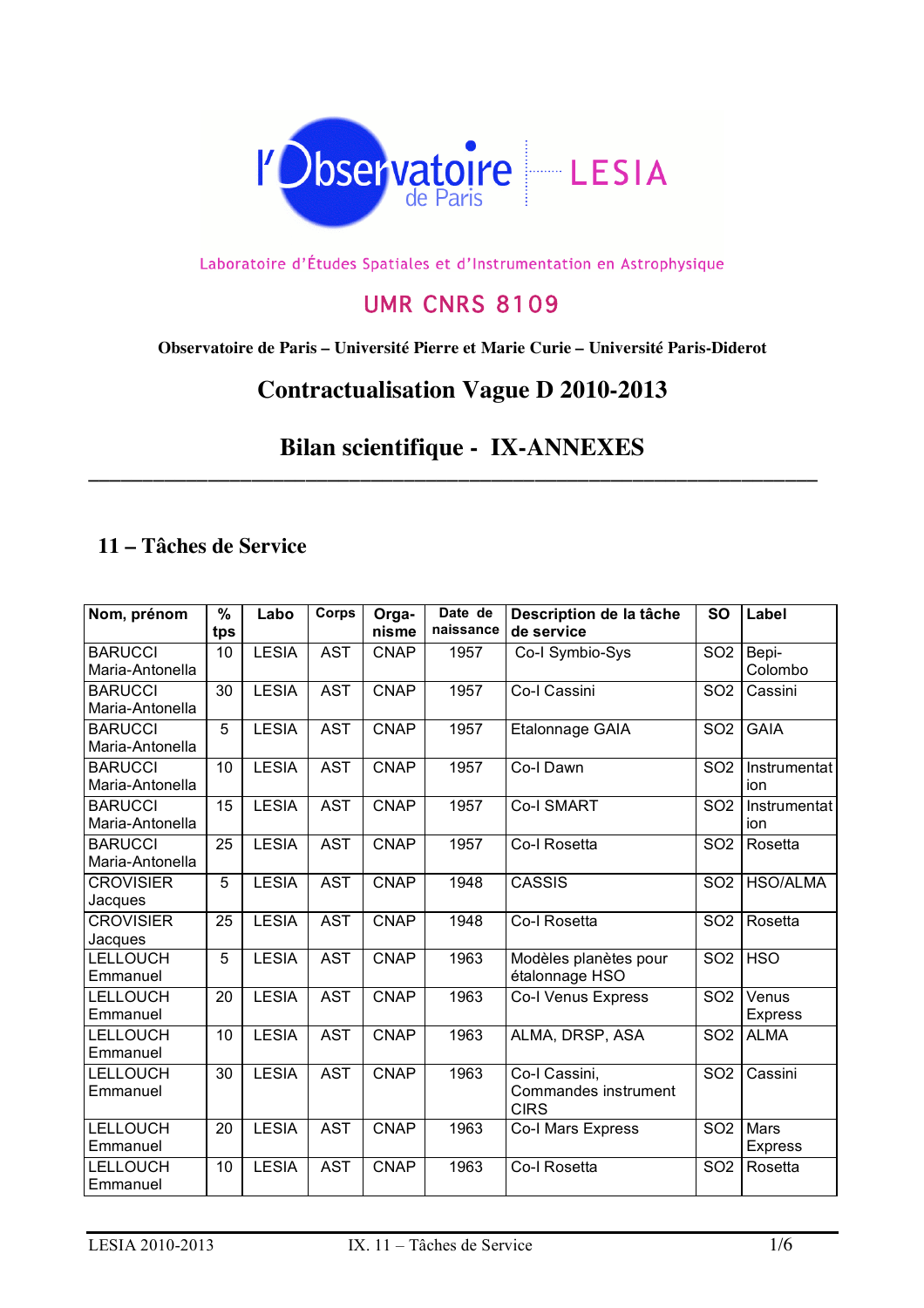| <b>MORENO</b>                          | 20  | <b>LESIA</b> | <b>AST</b>  | <b>CNAP</b> | 1969 | ALMA, Calibration, ASA                                         | SO <sub>2</sub> | <b>ALMA</b>            |
|----------------------------------------|-----|--------------|-------------|-------------|------|----------------------------------------------------------------|-----------------|------------------------|
| Raphaël                                |     |              |             |             |      |                                                                |                 |                        |
| <b>COLOM Pierre</b>                    | 25  | <b>LESIA</b> | <b>ASTA</b> | <b>CNAP</b> | 1960 | SKA - DS                                                       | SO <sub>2</sub> | <b>SKA</b>             |
| <b>DORESSOUND</b>                      | 40  | <b>LESIA</b> | <b>ASTA</b> | <b>CNAP</b> | 1968 | co-PI Simbio-Sys sur                                           | SO <sub>2</sub> | Bepi-                  |
| <b>IRAM Alain</b>                      |     |              |             |             |      | Bepi Colombo                                                   |                 | Colombo                |
| <b>DORESSOUND</b><br><b>IRAM Alain</b> | 10  | <b>LESIA</b> | <b>ASTA</b> | <b>CNAP</b> | 1968 | <b>Etalonnage GAIA</b>                                         | SO <sub>2</sub> | <b>GAIA</b>            |
| <b>DORESSOUND</b>                      | 10  | <b>LESIA</b> | <b>ASTA</b> | <b>CNAP</b> | 1968 | Co-I Phebus sur Bepi                                           | SO <sub>2</sub> | Bepi-                  |
| <b>IRAM Alain</b>                      |     |              |             |             |      | Colombo                                                        |                 | Colombo                |
| <b>DORESSOUND</b><br><b>IRAM Alain</b> | 10  | <b>LESIA</b> | <b>ASTA</b> | <b>CNAP</b> | 1968 | Co-I MicroMega sur<br><b>ExoMars</b>                           | SO <sub>2</sub> | ExoMars                |
| <b>ERARD</b><br>Stéphane               | 10  | <b>LESIA</b> | <b>ASTA</b> | <b>CNAP</b> | 1961 | Co-I Simbio-Sys                                                | SO <sub>2</sub> | Bepi-<br>Colombo       |
| <b>ERARD</b>                           | 10  | <b>LESIA</b> | <b>ASTA</b> | <b>CNAP</b> | 1961 | Co-I SMART-1/AMIE                                              | SO <sub>2</sub> | Instrumentat           |
| Stéphane                               |     |              |             |             |      |                                                                |                 | ion                    |
| <b>ERARD</b><br>Stéphane               | 10  | <b>LESIA</b> | <b>ASTA</b> | <b>CNAP</b> | 1961 | Archivage/logiciel sol/co-l<br>Virtis-Rosetta                  | SO <sub>2</sub> | Rosetta                |
| <b>ERARD</b>                           | 30  | <b>LESIA</b> | <b>ASTA</b> | <b>CNAP</b> | 1961 | Archive Manager/logiciel                                       | SO <sub>2</sub> | Venus                  |
| Stéphane                               |     |              |             |             |      | sol/co-I Virtis-Vex                                            |                 | <b>Express</b>         |
| <b>MORENO</b><br>Raphaël               | 20  | <b>LESIA</b> | <b>ASTA</b> | <b>CNAP</b> | 1969 | Particip.mise en place et<br>validation étalonnage de<br>HIFI. | SO <sub>2</sub> | <b>HSO</b>             |
| <b>BIVER Nicolas</b>                   | 5   | <b>LESIA</b> | <b>CR</b>   | <b>CNRS</b> | 1969 | <b>ICC HIFI</b>                                                | SO <sub>2</sub> | <b>HSO</b>             |
| <b>COUSTENIS</b>                       | 100 | <b>LESIA</b> | <b>CR</b>   | <b>CNRS</b> | 1961 | Co-I Cassini-Huygens                                           | SO <sub>2</sub> | Cassini-               |
| Athéna                                 |     |              |             |             |      |                                                                |                 | Huygens                |
| <b>BEZARD Bruno</b>                    | 40  | <b>LESIA</b> | <b>DR</b>   | <b>CNRS</b> | 1956 | Co-I Cassini                                                   | SO <sub>2</sub> | Cassini                |
| <b>BEZARD Bruno</b>                    | 10  | <b>LESIA</b> | <b>DR</b>   | <b>CNRS</b> | 1956 | Co-I MicrOmega                                                 | SO <sub>2</sub> | ExoMars                |
| <b>BEZARD Bruno</b>                    | 10  | <b>LESIA</b> | DR.         | <b>CNRS</b> | 1956 | Co-I Venus Express                                             | SO <sub>2</sub> | Venus                  |
|                                        |     |              |             |             |      |                                                                |                 | <b>Express</b>         |
| <b>BOCKELEE</b><br>Dominique           | 10  | <b>LESIA</b> | <b>DR</b>   | <b>CNRS</b> | 1957 | ALMA, DRSP, ASA                                                | SO <sub>2</sub> | <b>ALMA</b>            |
| <b>BOCKELEE</b><br>Dominique           | 15  | <b>LESIA</b> | <b>DR</b>   | <b>CNRS</b> | 1957 | Co-I Rosetta                                                   | SO <sub>2</sub> | Rosetta                |
| <b>COMBES</b><br>Michel                | 10  | <b>LESIA</b> | <b>AST</b>  | <b>CNAP</b> | 1939 | Co-I Rosetta                                                   | SO <sub>2</sub> | Cassini                |
| <b>COMBES</b>                          | 20  | <b>LESIA</b> | <b>AST</b>  | <b>CNAP</b> | 1939 | Co-I Mars Express                                              | SO <sub>2</sub> | Cassini                |
| Michel                                 |     |              |             |             |      |                                                                |                 |                        |
| <b>COMBES</b>                          | 20  | <b>LESIA</b> | <b>AST</b>  | <b>CNAP</b> | 1939 | Co-I Cassini                                                   | SO <sub>2</sub> | Cassini                |
| Michel                                 |     |              |             |             |      |                                                                |                 |                        |
| <b>COURTIN</b><br>Régis                | 40  | <b>LESIA</b> | DR          | <b>CNRS</b> | 1952 | Co-I Cassini                                                   | SO <sub>2</sub> | Cassini                |
| DE BERGH<br>Catherine                  | 20  | <b>LESIA</b> | DR          | <b>CNRS</b> | 1945 | Co-I Cassini                                                   | SO <sub>2</sub> | Cassini                |
| <b>DROSSART</b>                        | 10  | <b>LESIA</b> | DR          | <b>CNRS</b> | 1956 | Co-I Simbio-Sys                                                | SO <sub>2</sub> | Bepi-                  |
| Pierre<br><b>DROSSART</b>              | 10  | <b>LESIA</b> |             | <b>CNRS</b> | 1956 | Co-I Cassini                                                   |                 | Colombo<br>Cassini     |
| Pierre                                 |     |              | DR          |             |      |                                                                | SO <sub>2</sub> |                        |
| <b>DROSSART</b><br>Pierre              | 10  | <b>LESIA</b> | DR          | <b>CNRS</b> | 1956 | Co-I Mars Express                                              | SO <sub>2</sub> | Mars<br><b>Express</b> |
| <b>DROSSART</b><br>Pierre              | 15  | <b>LESIA</b> | DR          | <b>CNRS</b> | 1956 | team leader Rosetta                                            | SO <sub>2</sub> | Rosetta                |
| <b>DROSSART</b>                        | 45  | <b>LESIA</b> | DR          | <b>CNRS</b> | 1956 | PI Venus Express                                               | SO <sub>2</sub> | Venus                  |
| Pierre                                 |     |              |             |             |      |                                                                |                 | <b>Express</b>         |
| <b>ENCRENAZ</b><br>Thérèse             | 10  | <b>LESIA</b> | DR          | <b>CNRS</b> | 1946 | Co-I Simbio-Sys                                                | SO <sub>2</sub> | Bepi-<br>Colombo       |
| <b>ENCRENAZ</b>                        | 20  | <b>LESIA</b> | DR          | <b>CNRS</b> | 1946 | Co-I Mars Express                                              | SO <sub>2</sub> | Mars                   |
| Thérèse                                |     |              |             |             |      |                                                                |                 | <b>Express</b>         |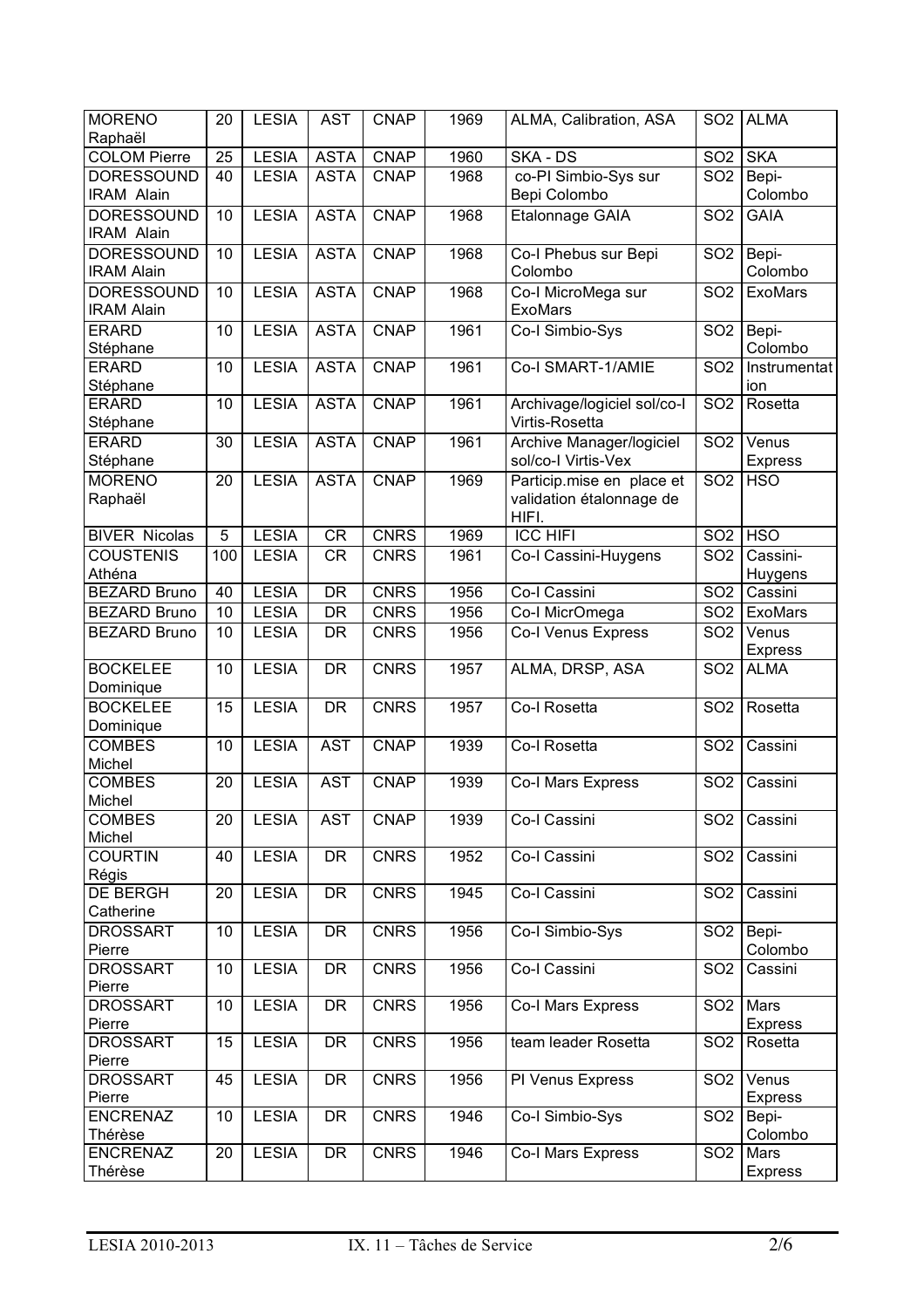| <b>ENCRENAZ</b><br>Thérèse | 20 | <b>LESIA</b> | DR          | <b>CNRS</b> | 1946    | Co-I Rosetta                | SO <sub>2</sub> | Rosetta                             |
|----------------------------|----|--------------|-------------|-------------|---------|-----------------------------|-----------------|-------------------------------------|
| <b>ENCRENAZ</b>            | 10 | <b>LESIA</b> | <b>DR</b>   | <b>CNRS</b> | 1946    | Co-I Venus Express          | SO <sub>2</sub> | Venus                               |
| Thérèse                    |    |              |             |             |         |                             |                 | <b>Express</b>                      |
| <b>GAUTIER</b>             | 70 | <b>LESIA</b> | <b>DR</b>   | <b>CNRS</b> | émérite | Co-I Cassini,               | SO <sub>2</sub> | Cassini                             |
| Daniel                     |    |              |             |             |         | interdisciplinary scientist |                 |                                     |
| <b>MARTEN André</b>        | 20 | <b>LESIA</b> | <b>DR</b>   | <b>CNRS</b> | associe | Co-I Cassini                | SO <sub>2</sub> | Cassini                             |
| <b>DESPAN</b>              | 20 | <b>LESIA</b> | <b>MDC</b>  | <b>CNU</b>  | 1966    | Co-I SMART-1/AMIE           | SO <sub>2</sub> | Instrumentat                        |
| Daniela                    |    |              |             |             |         |                             |                 | ion                                 |
| <b>FORNASIER</b>           | 10 | <b>LESIA</b> | <b>MDC</b>  | <b>CNU</b>  | 1972    | co-I Simbio-Sys             | SO <sub>2</sub> | Bepi-                               |
| Sonia                      |    |              |             |             |         |                             |                 | Colombo                             |
| <b>FORNASIER</b>           | 30 | <b>LESIA</b> | <b>MDC</b>  | CNU         | 1972    | Co-I Rosetta                | SO <sub>2</sub> | Rosetta                             |
| Sonia                      |    |              |             |             |         |                             |                 |                                     |
| <b>FOUCHET</b>             | 5  | <b>LESIA</b> | <b>MDC</b>  | <b>CNU</b>  | 1970    | Co-I Venus Express          | SO <sub>2</sub> | Venus                               |
| Thierry                    |    |              |             |             |         |                             |                 | <b>Express</b>                      |
| <b>FOUCHET</b>             | 25 | <b>LESIA</b> | <b>MDC</b>  | CNU         | 1970    | Co-I Cassini                | SO <sub>2</sub> | Cassini                             |
| Thierry                    |    |              |             |             |         |                             |                 |                                     |
| <b>FOUCHET</b>             | 40 | <b>LESIA</b> | <b>MDC</b>  | CNU         | 1970    | Co-I Mars Express           | SO <sub>2</sub> | Mars                                |
| Thierry                    |    |              |             |             |         |                             |                 | <b>Express</b>                      |
| <b>WIDEMANN</b>            | 20 | <b>LESIA</b> | <b>MDC</b>  | CNU         | 1961    | Observations sols support   | SO <sub>2</sub> | Venus                               |
| <b>Thomas</b>              |    |              |             |             |         | Venus-Express               |                 | Express                             |
| <b>FULCHIGNONI</b>         | 10 | <b>LESIA</b> | <b>PR</b>   | <b>CNU</b>  | 1943    | co-I Simbio-Sys             | SO <sub>2</sub> | Bepi-                               |
| Marcello                   |    |              |             |             |         |                             |                 | Colombo                             |
| <b>FULCHIGNONI</b>         | 15 | <b>LESIA</b> | <b>PR</b>   | CNU         | 1943    | Co-I Cassini                | SO <sub>2</sub> | Cassini                             |
| Marcello                   |    |              |             |             |         |                             |                 |                                     |
| <b>FULCHIGNONI</b>         | 10 | <b>LESIA</b> | <b>PR</b>   | CNU         | 1943    | Co-I Dawn                   | SO <sub>2</sub> | Instrumentat                        |
| Marcello                   |    |              |             |             |         |                             |                 | ion                                 |
| <b>FULCHIGNONI</b>         | 10 | <b>LESIA</b> | <b>PR</b>   | <b>CNU</b>  | 1943    | <b>Co-I SMART</b>           | SO <sub>2</sub> | Instrumentat                        |
| Marcello                   |    |              |             |             |         |                             |                 | ion                                 |
| <b>FULCHIGNONI</b>         | 50 | <b>LESIA</b> | <b>PR</b>   | <b>CNU</b>  | 1943    | interdisciplinary scientist | SO <sub>2</sub> | Rosetta                             |
| Marcello                   |    |              |             |             |         | Rosetta                     |                 |                                     |
| <b>SICARDY</b>             | 20 | <b>LESIA</b> | <b>PR</b>   | <b>CNU</b>  | 1958    |                             |                 | Cassini                             |
| <b>Bruno</b>               |    |              |             |             |         | Co-I Cassini                | SO <sub>2</sub> |                                     |
| <b>TIPHENE Didier</b>      | 10 | <b>LESIA</b> | <b>AST</b>  | <b>CNAP</b> | 1957    |                             | SO <sub>2</sub> | Rosetta                             |
|                            |    |              |             |             |         | Instrument scientist        |                 | <b>JWST</b>                         |
| <b>BAUDOZ Pierre</b>       | 5  | <b>LESIA</b> | <b>ASTA</b> | <b>CNAP</b> | 1972    | <b>JWST/MIRI</b>            | SO <sub>2</sub> |                                     |
| <b>BAUDOZ Pierre</b>       | 10 | <b>LESIA</b> | <b>ASTA</b> | <b>CNAP</b> | 1972    | <b>ELT/EPICS</b>            | SO <sub>2</sub> | <b>ELT</b>                          |
| <b>KERVELLA</b>            | 10 | <b>LESIA</b> | <b>ASTA</b> | <b>CNAP</b> | 1973    | <b>GRAVITY</b>              |                 | SO <sub>2</sub>   VLTI <sub>2</sub> |
| Pierre                     |    |              |             |             |         |                             |                 |                                     |
| PERRIN Guy                 | 50 | <b>LESIA</b> | <b>ASTA</b> | <b>CNAP</b> | 1968    | <b>GRAVITY</b>              |                 | SO <sub>2</sub> VLTI <sub>2</sub>   |
| <b>BOCCALETTI</b>          | 50 | <b>LESIA</b> | CR          | <b>CNRS</b> | 1973    | <b>VLT-SPHERE</b>           | SO <sub>2</sub> | ESO & VLT                           |
| Anthony                    |    |              |             |             |         |                             |                 |                                     |
| <b>BOCCALETTI</b>          | 10 | <b>LESIA</b> | <b>CR</b>   | <b>CNRS</b> | 1973    | JWST:                       | SO <sub>2</sub> | <b>JWST</b>                         |
| Anthony                    |    |              |             |             |         | Etudes/simulations          |                 |                                     |
| CLENET Yann                | 25 | <b>LESIA</b> | <b>CR</b>   | <b>CNRS</b> | 1972    | <b>GRAVITY</b>              | SO <sub>2</sub> | VLTI2                               |
| CLENET Yann                | 25 | <b>LESIA</b> | <b>CR</b>   | <b>CNRS</b> | 1972    | Logiciel PSF                | SO <sub>2</sub> | VLT/NACO                            |
| CLENET Yann                | 10 | <b>LESIA</b> | CR          | <b>CNRS</b> | 1972    | <b>SPHERE</b>               | SO <sub>2</sub> | ESO & VLT                           |
| <b>PAUMARD</b>             | 30 | <b>LESIA</b> | <b>CR</b>   | <b>CNRS</b> | 1977    | <b>GRAVITY</b>              | SO <sub>2</sub> | VLTI2                               |
| Thibaut                    |    |              |             |             |         |                             |                 |                                     |
| ROUAN Daniel               | 5  | <b>LESIA</b> | <b>DR</b>   | <b>CNRS</b> | 1950    | <b>VLT-SPHERE</b>           | SO <sub>2</sub> | ESO & VLT                           |
| ROUAN Daniel               | 5  | <b>LESIA</b> | DR          | <b>CNRS</b> | 1950    | <b>GRAVITY</b>              | SO <sub>2</sub> | VLTI2                               |
| <b>ROUAN Daniel</b>        | 5  | <b>LESIA</b> | DR          | <b>CNRS</b> | 1950    | <b>JWST/MIRI</b>            | SO <sub>2</sub> | <b>JWST</b>                         |
| <b>ROUSSET</b>             | 15 | <b>LESIA</b> | <b>PR</b>   | CNU         | 1958    | <b>VLT-SPHERE</b>           | SO <sub>2</sub> | ESO & VLT                           |
| Gérard                     |    |              |             |             |         |                             |                 |                                     |
| <b>ROUSSET</b>             | 15 | <b>LESIA</b> | <b>PR</b>   | <b>CNU</b>  | 1958    | <b>ELT</b> et instruments   | SO <sub>2</sub> | ELT & ESO                           |
| Gérard                     |    |              |             |             |         | <b>EAGLE et EOICS</b>       |                 |                                     |
| <b>GENDRON Eric</b>        | 80 | <b>LESIA</b> | <b>ASTA</b> | <b>CNAP</b> | 1967    | <b>EAGLE</b>                | SO <sub>2</sub> | <b>ELT</b>                          |
| <b>GENDRON Eric</b>        | 10 | <b>LESIA</b> | <b>ASTA</b> | <b>CNAP</b> | 1967    | <b>GRAVITY</b>              | SO <sub>2</sub> | VLTI2                               |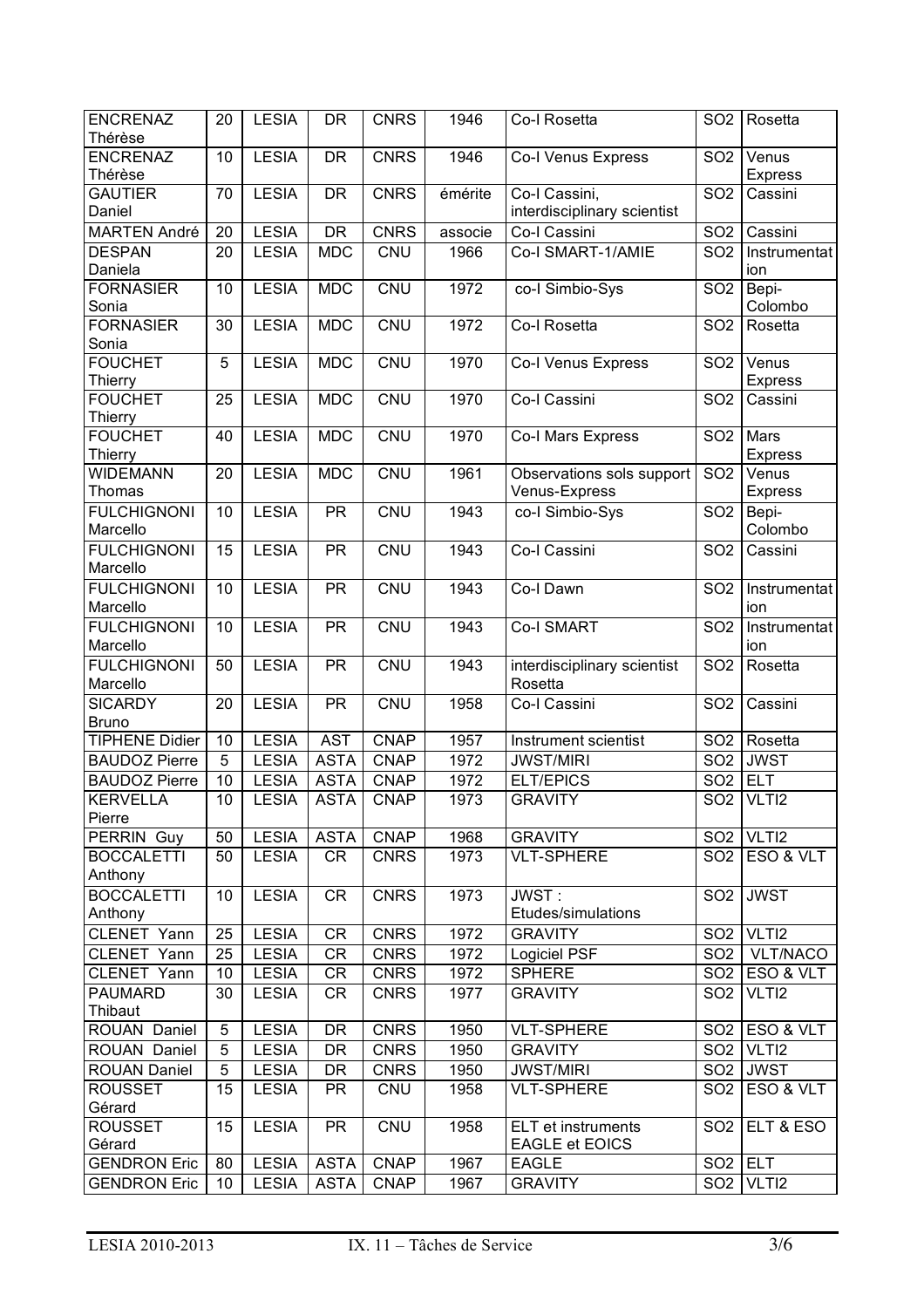| <b>PANTELLINI</b>                            | 35 | <b>LESIA</b> | <b>ASTA</b> | <b>CNAP</b>      | 1961 | Co-I modélisation Bepi                                                                              | SO <sub>2</sub> | Bepi-                |
|----------------------------------------------|----|--------------|-------------|------------------|------|-----------------------------------------------------------------------------------------------------|-----------------|----------------------|
| Filippo                                      |    |              |             |                  |      | Colombo                                                                                             |                 | Colombo              |
| <b>ISSAUTIER</b><br>Karine                   | 20 | <b>LESIA</b> | <b>CR</b>   | <b>CNRS</b>      | 1972 | Co-I Bepi Colombo                                                                                   | SO <sub>2</sub> | Bepi-<br>Colombo     |
| <b>ISSAUTIER</b><br>Karine                   | 10 | <b>LESIA</b> | CR          | <b>CNRS</b>      | 1972 | R&D détecteurs<br>électromagn. :<br>modélisation<br>méthodologique                                  | SO <sub>2</sub> | Instrumentat<br>ion  |
| <b>MAKSIMOVIC</b><br>Milan                   | 30 | <b>LESIA</b> | <b>CR</b>   | <b>CNRS</b>      | 1968 | Co-I Bepi Colombo -<br>Définition exp. (Solar<br>Orbiter, Phoibos)                                  | SO <sub>2</sub> | Bepi-<br>Colombo     |
| <b>BOUGERET</b><br>Jean-Louis                | 10 | <b>LESIA</b> | <b>DR</b>   | <b>CNRS</b>      | 1945 | Co-PI PWI sur Bepi<br>Colombo/MMO                                                                   | SO <sub>2</sub> | Bepi-<br>Colombo     |
| <b>LECACHEUX</b><br>Alain                    | 20 | <b>LESIA</b> | <b>DR</b>   | <b>CNRS</b>      | 1950 | Co-I Cassini                                                                                        | SO <sub>2</sub> | Cassini              |
| <b>ZARKA Philippe</b>                        | 20 | <b>LESIA</b> | DR          | <b>CNRS</b>      | 1961 | Co-I Bepi Colombo                                                                                   | SO <sub>2</sub> | Bepi-<br>Colombo     |
| ZARKA Philippe                               | 10 | <b>LESIA</b> | <b>DR</b>   | <b>CNRS</b>      | 1961 | Co-I Cassini                                                                                        | SO <sub>2</sub> | Cassini              |
| <b>ZARKA Philippe</b>                        | 20 | <b>LESIA</b> | <b>DR</b>   | <b>CNRS</b>      | 1961 | LOFAR : préparation<br>projet + instrumentation,<br>logiciel et observations<br>sol liées au projet | SO <sub>2</sub> | SKA&<br><b>LOFAR</b> |
| <b>CECCONI</b><br><b>Baptiste</b>            | 20 | <b>LESIA</b> | <b>ASTA</b> | <b>CNAP</b>      | 1976 | Etalonnage, traitement et<br>mise à disposition                                                     | SO <sub>2</sub> | Cassini              |
| <b>MONCUQUET</b><br>Michel                   | 50 | <b>LESIA</b> | IR          | <b>CNRS</b>      | 1955 | PI SORBET sur<br>MMO/Bepi Colombo                                                                   | SO <sub>2</sub> | Bepi-<br>Colombo     |
| <b>LECACHEUX</b><br>Jean                     | 90 | <b>LESIA</b> | <b>AST</b>  | <b>CNAP</b>      | 1944 | Observations<br>Planétologie                                                                        | SO <sub>3</sub> | Pic du Midi          |
| <b>COUDE DU</b><br><b>FORESTO</b><br>Vincent | 25 | <b>LESIA</b> | <b>AST</b>  | <b>CNAP</b>      | 1964 | Plateforme de<br>qualification HRA                                                                  | SO <sub>3</sub> | DOME <sub>C</sub>    |
| <b>MOITY Jacques</b>                         | 33 | <b>LESIA</b> | <b>ASTA</b> | <b>CNAP</b>      | 1947 | Logiciels<br>spectropolarimétrie<br>(THEMIS, Pic du Midi)                                           | SO <sub>3</sub> | <b>THEMIS</b>        |
| <b>MOSSER</b><br>Benoît                      | 20 | <b>LESIA</b> | <b>PR</b>   | <b>CNU</b>       | 1965 | Observations sol                                                                                    | SO <sub>4</sub> | <b>COROT</b>         |
| <b>TIPHENE Didier</b>                        | 50 | <b>LESIA</b> | <b>AST</b>  | <b>CNAP</b>      | 1957 | Responsable bloc<br>détecteur                                                                       | SO <sub>4</sub> | <b>COROT</b>         |
| <b>GOUPIL Marie-</b><br>Jo                   | 20 | <b>LESIA</b> | <b>ASTA</b> | <b>CNAP</b>      | 1957 | Coordination science;<br>programme étoiles cibles                                                   | SO <sub>4</sub> | <b>COROT</b>         |
| <b>MICHEL Eric</b>                           | 50 | <b>LESIA</b> | <b>ASTA</b> | <b>CNAP</b>      | 1963 | Coordination science                                                                                | SO <sub>4</sub> | <b>COROT</b>         |
| SAMADI Réza                                  | 50 | <b>LESIA</b> | <b>ASTA</b> | <b>CNAP</b>      | 1971 | Mise en place chaine de<br>traitement sol                                                           | SO <sub>4</sub> | COROT                |
| <b>AUVERGNE</b><br>Michel                    | 80 | <b>LESIA</b> | <b>DR</b>   | <b>CNRS</b>      | 1947 | Project scientist COROT                                                                             | SO <sub>4</sub> | COROT                |
| <b>BAGLIN Annie</b>                          | 75 | <b>LESIA</b> | DR          | <b>CNRS</b>      | 1938 | PI Corot                                                                                            | SO <sub>4</sub> | COROT                |
| <b>CATALA Claude</b>                         | 50 | <b>LESIA</b> | <b>DR</b>   | <b>CNRS</b>      | 1958 | Responsable préparation<br>sol                                                                      | SO <sub>4</sub> | <b>COROT</b>         |
| <b>ROUAN Daniel</b>                          | 20 | <b>LESIA</b> | <b>DR</b>   | <b>CNRS</b>      | 1950 | Corot                                                                                               | SO <sub>4</sub> | <b>COROT</b>         |
| <b>DUPRET Marc-</b><br>Antoine               | 35 | <b>LESIA</b> | CR          | <b>CNRS</b>      | 1973 | Coordination science                                                                                | SO <sub>4</sub> | <b>COROT</b>         |
| <b>BARBAN</b><br>Caroline                    | 35 | <b>LESIA</b> | <b>MDC</b>  | Observ<br>atoire | 1971 | Corot                                                                                               | SO <sub>4</sub> | <b>COROT</b>         |
| <b>CROVISIER</b><br>Jacques                  | 40 | <b>LESIA</b> | <b>AST</b>  | <b>CNAP</b>      | 1948 | Base de données<br>cométaires Nançay                                                                | SO <sub>5</sub> | <b>RTN</b>           |
| <b>COLOM Pierre</b>                          | 40 | <b>LESIA</b> | <b>ASTA</b> | <b>CNAP</b>      | 1960 | RT Nançay soutien<br>technique scientifique                                                         | SO <sub>5</sub> | <b>RTN</b>           |
| <b>ERARD</b>                                 | 10 | <b>LESIA</b> | <b>ASTA</b> | <b>CNAP</b>      | 1961 | Europlanet N7                                                                                       | SO <sub>5</sub> | Europlanet           |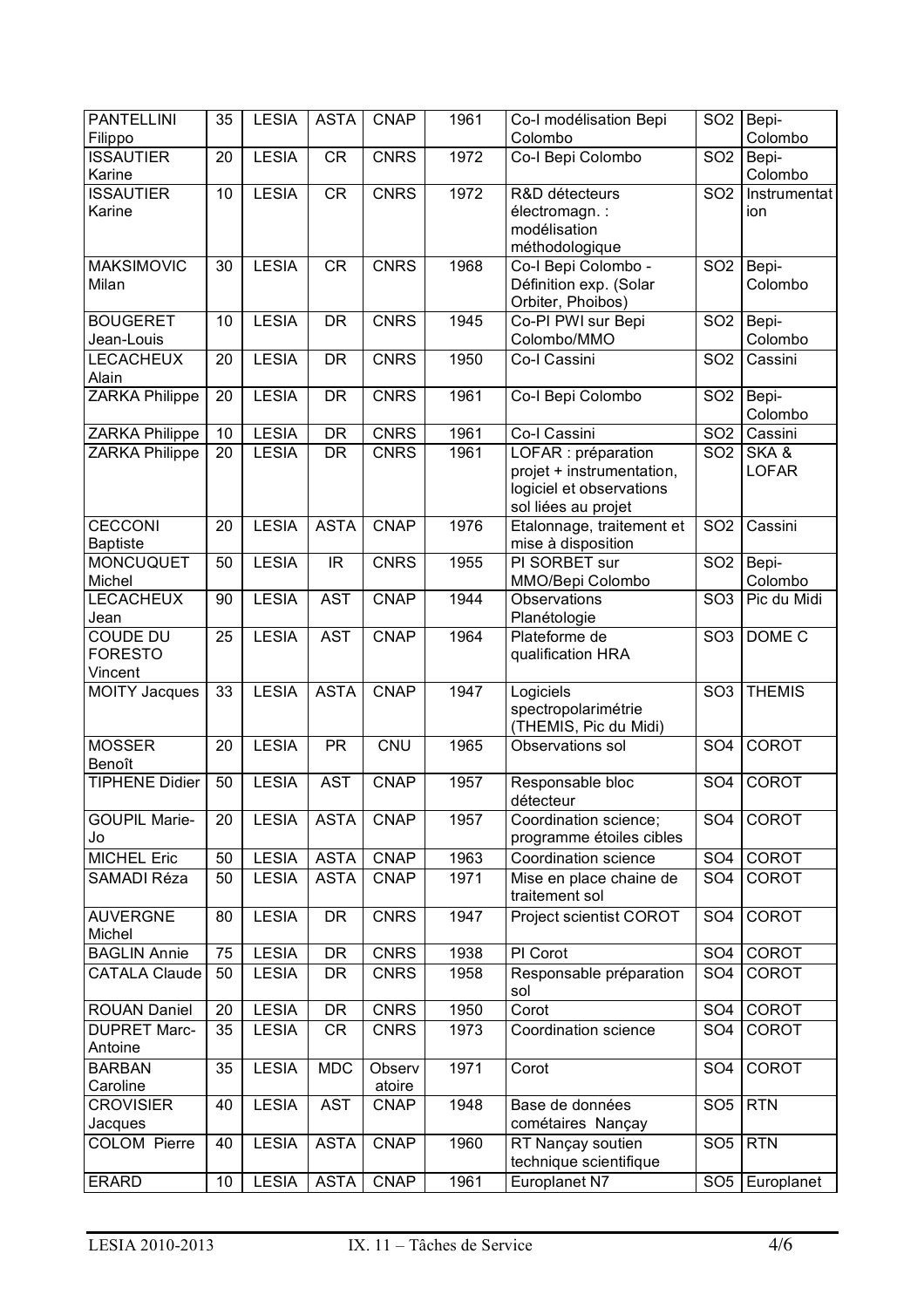| Stéphane                            |    |              |             |             |      |                                                                                                                                                     |                 |                     |
|-------------------------------------|----|--------------|-------------|-------------|------|-----------------------------------------------------------------------------------------------------------------------------------------------------|-----------------|---------------------|
| <b>BIVER Nicolas</b>                | 15 | <b>LESIA</b> | <b>CR</b>   | <b>CNRS</b> | 1969 | Gestion de la base de<br>données planétaire                                                                                                         | SO <sub>5</sub> | <b>CDP</b>          |
| <b>DROSSART</b><br>Pierre           | 10 | <b>LESIA</b> | <b>DR</b>   | <b>CNRS</b> | 1956 | Base de données<br>planétaire, organisation                                                                                                         | SO <sub>5</sub> | <b>CDP</b>          |
| <b>KERVELLA</b><br>Pierre           | 10 | <b>LESIA</b> | <b>ASTA</b> | <b>CNAP</b> | 1973 | JMMC : Page web et<br>assistance aux<br>utilisateurs du VLTI,<br>membre CS du JMMC                                                                  | SO <sub>5</sub> | <b>JMMC</b>         |
| <b>KERVELLA</b><br>Pierre           | 10 | <b>LESIA</b> | <b>ASTA</b> | <b>CNAP</b> | 1973 | Resp. WP<br>"Interférométrie" dans<br><b>JRA Opticon</b>                                                                                            | SO <sub>5</sub> | <b>JMMC</b>         |
| ABOUDARHAM<br>Jean                  | 50 | <b>LESIA</b> | <b>AST</b>  | <b>CNAP</b> | 1956 | Resp. scient. BASS 2000<br>- Observatoire virtuel<br>solaire européen EGSO                                                                          | SO <sub>5</sub> | <b>BASS2000</b>     |
| <b>AULANIER</b><br>Guillaume        | 33 | <b>LESIA</b> | <b>ASTA</b> | <b>CNAP</b> | 1973 | Responsable Fromage                                                                                                                                 | SO <sub>5</sub> | <b>BASS2000</b>     |
| <b>DEMOULIN</b><br>Pascal           | 10 | <b>LESIA</b> | <b>ASTA</b> | <b>CNAP</b> | 1962 | Logiciels Fromage                                                                                                                                   | SO <sub>5</sub> | <b>BASS2000</b>     |
| <b>ABOUDARHAM</b><br>Jean           | 50 | <b>LESIA</b> | <b>AST</b>  | <b>CNAP</b> | 1956 | Responsable scientifique<br><b>BASS 2000 -</b><br>Observatoire virtuel<br>solaire européen EGSO                                                     | SO <sub>5</sub> | <b>BASS2000</b>     |
| ABADA-SIMON<br>Meil                 | 35 | <b>LESIA</b> | <b>ASTA</b> | <b>CNAP</b> | 1966 | Récupération et validation<br>données spatiales plasma<br>: WIND, IMAGE                                                                             | SO <sub>5</sub> | <b>CDPP</b>         |
| <b>ISSAUTIER</b><br>Karine          | 30 | <b>LESIA</b> | <b>CR</b>   | <b>CNRS</b> | 1972 | Archivage CDPP -<br>données plasmas<br>Ulysses, WIND, IMAGE                                                                                         | SO <sub>5</sub> | <b>CDPP</b>         |
| <b>CECCONI</b><br><b>Baptiste</b>   | 30 | <b>LESIA</b> | <b>ASTA</b> | <b>CNAP</b> | 1976 | Archivage CDPP<br>STEREO & Cassini /<br>Expertise Onde-Radio au<br><b>CDPP</b>                                                                      | SO <sub>5</sub> | <b>CDPP</b>         |
| <b>KERDRAON</b><br>Alain            | 30 | <b>LESIA</b> | <b>AST</b>  | <b>CNAP</b> | 1947 | Coordinateur participation<br>française FASR                                                                                                        | SO <sub>6</sub> | <b>FASR</b>         |
| <b>KERDRAON</b><br>Alain            | 33 | <b>LESIA</b> | <b>AST</b>  | <b>CNAP</b> | 1947 | Responsable scientifique<br>obs. systématiques RH<br>Nançay                                                                                         | SO <sub>6</sub> | <b>RHN</b>          |
| <b>KLEIN Karl-</b><br>Ludwig        | 30 | <b>LESIA</b> | <b>AST</b>  | <b>CNAP</b> | 1954 | Responsable scientifique<br>Rayons cosmiques                                                                                                        | SO <sub>6</sub> | Activité<br>solaire |
| <b>KLEIN Karl-</b><br>Ludwig        | 10 | <b>LESIA</b> | <b>AST</b>  | <b>CNAP</b> | 1954 | Obs et traitement des<br>données RH Nançay                                                                                                          | SO <sub>6</sub> | <b>RHN</b>          |
| <b>MALHERBE</b><br>Jean-Marie       | 33 | <b>LESIA</b> | <b>AST</b>  | <b>CNAP</b> | 1956 | Responsable scientifique<br>observations<br>systématiques Meudon                                                                                    | SO <sub>6</sub> | Activité<br>solaire |
| <b>MERCIER</b><br>Claude            | 33 | <b>LESIA</b> | <b>AST</b>  | <b>CNAP</b> | 1944 | Obs et traitement des<br>données RH Nançay                                                                                                          | SO <sub>6</sub> | <b>RHN</b>          |
| <b>SCHMIEDER</b><br><b>Brigitte</b> | 20 | <b>LESIA</b> | <b>AST</b>  | <b>CNAP</b> | 1940 | Coordination<br>internationale<br>observations radio<br>sol/espace - UV.<br>Développement de codes<br>de traitement d'images<br>pour SOHO et THEMIS | SO <sub>6</sub> | SOHO                |
| <b>RAOULT</b><br>Antoinette         | 33 | <b>LESIA</b> | <b>ASTA</b> | <b>CNAP</b> | 1950 | Obs et traitement des<br>données RH Nançay                                                                                                          | SO <sub>6</sub> | <b>RHN</b>          |
| <b>MOLODIJ</b><br>Guillaume         | 33 | <b>LESIA</b> | CR          | <b>CNRS</b> | 1965 | <b>Observations</b><br>systématiques Meudon                                                                                                         | SO <sub>6</sub> | Activité<br>solaire |